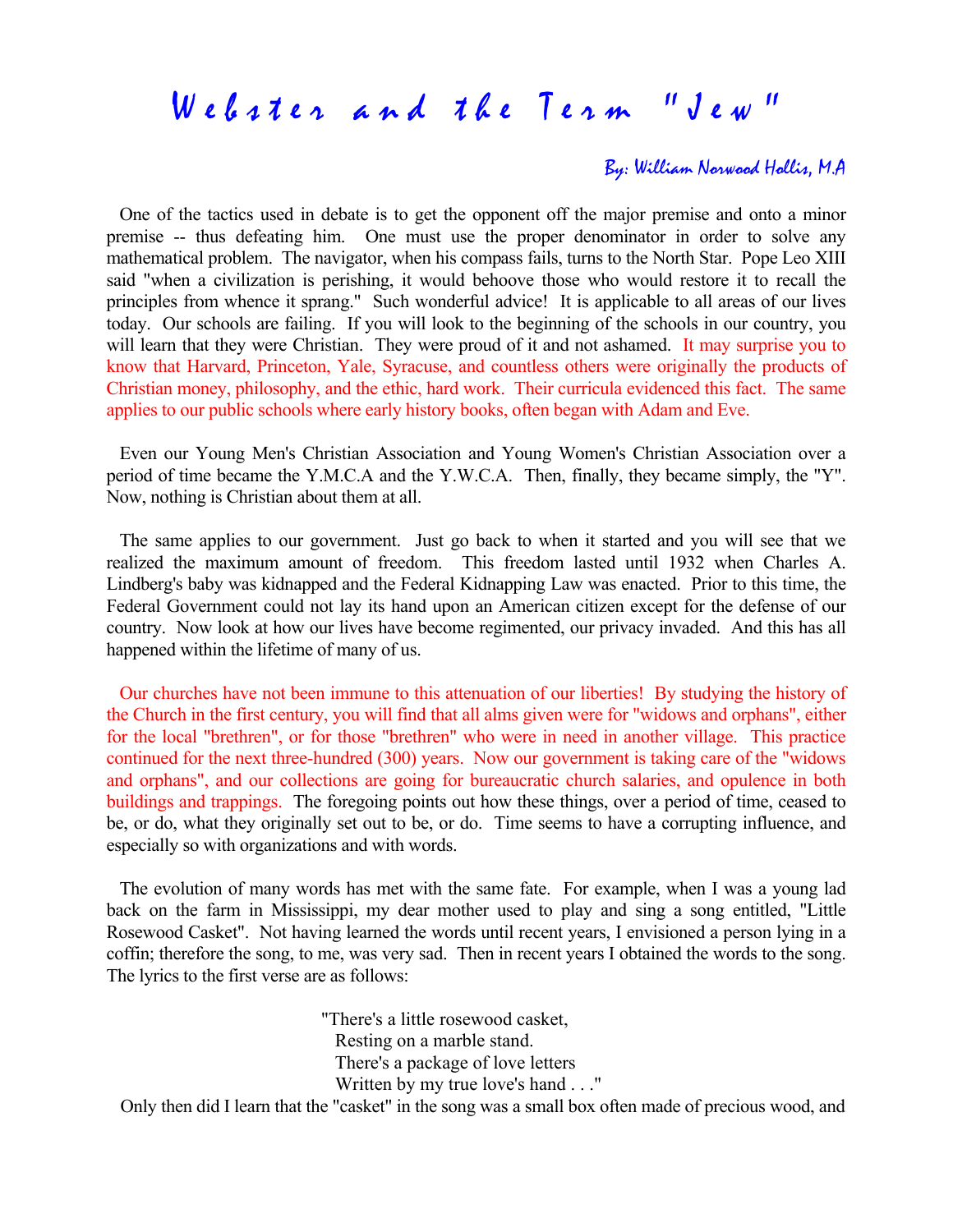placed in a conspicuous place in a person's home. It contained valuables and memorabilia, such as the love letters. There was no similarity between the words "casket" and "coffin" then, as there is presently. When this love song was written, the word "casket" denoted a treasure chest; but, as you know, the word is now synonymous with a funeral bier.

So it is with many of the words which we use today! This, of course, includes some key Biblical words -- such as "Israel", "Jew", and "Hebrew"! It is absolutely necessary that we get a complete understanding of their origin, and meaning at the time of their origin, before much of the Bible will make sense to us. One such scripture is found in the book of Revelation 3:9, where Jesus Christ states:

Behold, I will make them of the **(S)ynagogue** <sup>[1](#page-1-0)</sup> of Satan, which say they are Jews, and are not, but do lie; behold, I will make them to come and worship before thy feet, and to know that I have loved thee. (**Revelation 3:9**)

I submit that this verse is completely void of meaning and purpose if we subscribe to the organized church's teaching that the "Jew" is the Hebrew, the "Chosen" of GOD! Have you read anywhere in the Bible that anyone claimed to be a Jew, and was found not to be one? Absolutely not! Rather we read in I John  $5:10$ 

He that believeth on the Son of God hath the witness in himself: **he that believeth not GOD (JEHOVAH) hath made him a liar**; because he believeth not the record that GOD gave of his Son. (**1 John 5:10**)

And who are those who do not believe in JEHOVAH-GOD?

Whosoever transgresseth, and abideth not in the doctrine of Christ, **hath not GOD**. He that abideth in the doctrine of Christ, **he hath both the Father and the Son**. (**2 John 1:9**)

If we can believe what the Bible says, we now know that if you have the Son, you have the Father (JEHOVAH-GOD). And further, that if you don't believe in JEHOVAH-GOD, the Father, you are a liar! Now where in all the Bible is there a record of anyone being a liar? The Jews did not believe in GOD, and therefore were LIARS!

However, if we place the proper translation of the word "Jew" in this scripture, it would read:

Behold, I will make them of the **(S)ynagogue [1](#page-3-0)** of Satan, which say they are **Israel**, and are not, but do lie . . .

We know that there are those who did this, because we find in Romans 9:6:

i

<span id="page-1-0"></span><sup>&</sup>lt;sup>1</sup> The Bible has a lower case "s"; but the word seems to be incorporated into a proper name, and thus should read, "Synagogue of Satan".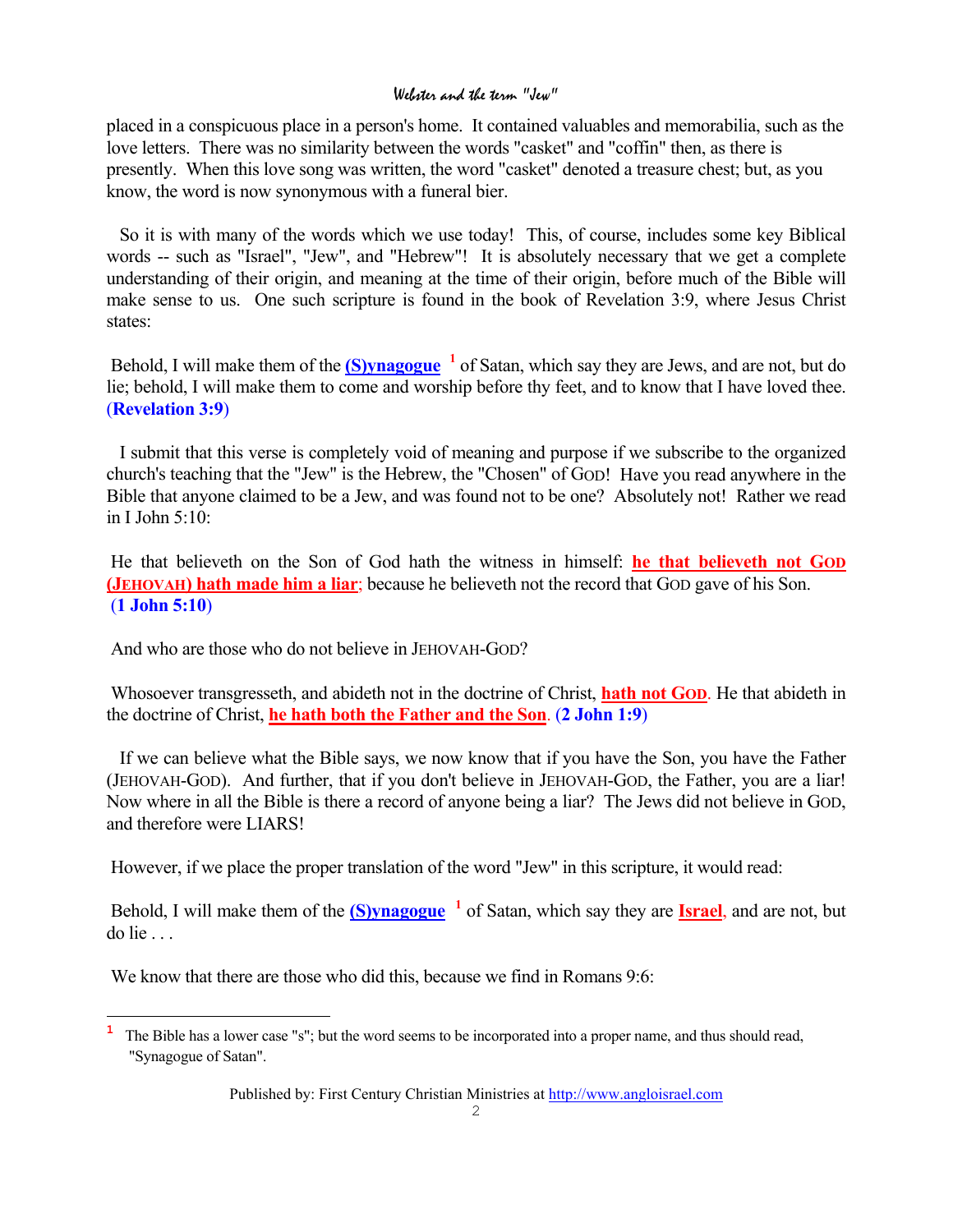Not as though the word of God hath taken none effect. For **they [are] not all Israel, which are of Israel**: (**Romans 9:6**)

You see, Israel is the chosen seed of GOD -- a race -- people -- a servant people. It is easy for us to understand why someone would like to consider himself a member of GOD's "Chosen race"; but no one wants to be branded as "liars"' and "antichrist". We can understand why one would prefer to be a legal blood heir rather than an "adopted" one; and may, therefore, claim to be a "son" when he was not. This makes sense, and nothing else does. Also, Jesus Christ, being GOD "incarnate" and who knew us from the "foundations of the earth"' certainly knew who were Israelites, and who were not. Therefore, when he told the "Jews" that they were "not Abraham's children" (**John 8:39**), and "not of GOD" (**John 8:47**), He certainly knew what He was talking about!

Perhaps now, we are ready to explore the fascinating trail of the evolution of the term, Jew. We intend giving you a most comprehensive study of this word. After reading and studying it, we feel that you will cease to look upon most of the "Jews" among us as GOD's "Chosen" race. To do this, we will take you back in time to the very first appearance of this word in the Bible. It is found in II Kings 16:6.

At that time Rezin king of Syria recovered Elath to Syria, and drave the Jews from Elath: and the Syrians came to Elath, and dwelt there unto this day. (**II Kings 16:6**)

In this scripture text, we find the Kingdom of Israel, joined with the King of Syria, marching to Judea to "fight the Jews". This was written about the year 742 B.C. This is a very significant scripture as it definitely shows that the Israelites (Hebrews-Children of Israel) were not called Jews since they were "going up to Jerusalem" to fight the "Jews". You see, the Twelve Tribes of Israel (the Chosen) had split into two distinct kingdoms. Ten tribes formed the Kingdom of Israel, and the remaining two tribes (Judah and Benjamin) formed the Kingdom of Judah. It should be noted here, that throughout the Bible, the Kingdom of Israel was never -- never -- never called "Jews". In the scripture noted above, it is the Kingdom of Israel allying itself with Syria in the joint military action against "the Jews".

At the time, (circa 742 B.C.) the term "Jew" was derived from the Hebrew word, "Yehudah", Judah, son of Jacob (Israel). The term was purely racial when it was first given at this time in history. Thus a "Jew" at this time, and perhaps for the next two centuries, would be of the "Chosen" race of GOD. However, the term plays no significant part in Biblical history until after the return of some forty-three thousand captives from Babylon, circa 536 B.C. Only this small portion of the approximately one and one-half million of the tribes of Judah and Benjamin (the Chosen), who had been taken captive some three generations previously, came back to the land of Judea that had been repopulated by non-Hebrew, pagan people in their absence. The northern portion (the old Kingdom of Israel of the Ten Tribes still in captivity) of the "Promised Land", had also been repopulated by various tribes of non-Hebrew people, themselves captives of the Assyrians. Even so, there was still a large segment of Israelites (Hebrews) who were left scattered throughout that portion of the land. The result of all of this was that when this small contingent of Judahites returned to the City of Jerusalem, there were few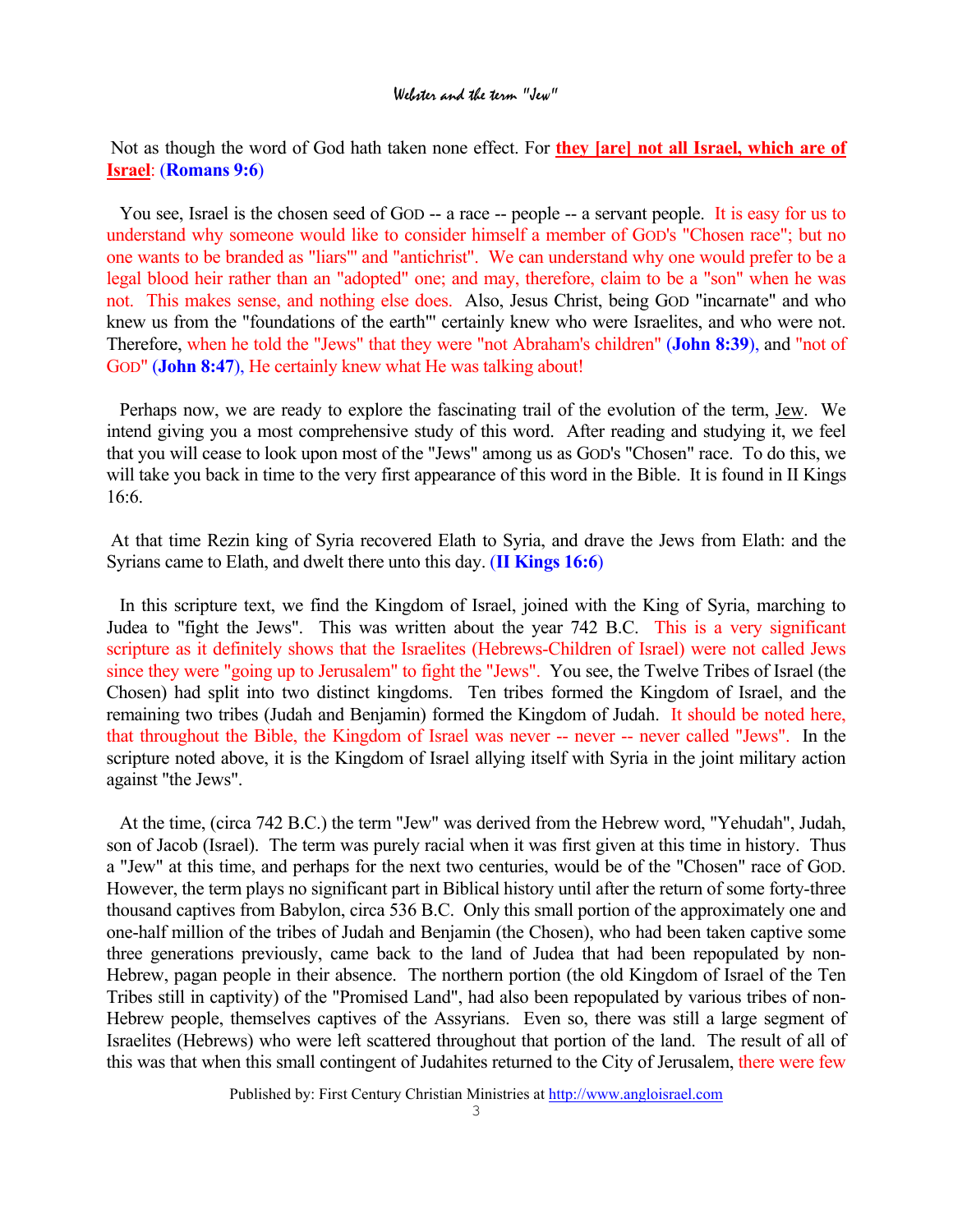true Israelites in the entire land. The majority of these were congregated in the area of Galilee, a north-eastern portion of the former Kingdom of Israel.

We can see from this background of Biblical information that from the time of Abraham, the father of the "Chosen Race", some 2000 years B.C. down to 742 B.C.; the term "Jew" was never used in the Bible. Then, after its appearance in this one instance where Israel was "fighting the Jews", it was not used again until the "Babylonian Captivity", which comprised only the two of the twelve tribes of Hebrews. The term "Jew" was then given to the less than 44,000 returnees, who returned only to the city of Jerusalem to rebuild the Temple and the walls of the city. Later, the term designated anyone who lived in the city of Jerusalem, and by the advent of Jesus Christ, the term "Jew" meant anyone who lived in the country of Judea. Anyone who lives in Texas is a Texan. You will recall that Jesus Christ and eleven of the Apostles (excepting Judas Iscariot) all lived in Galilee, and were therefore, called "Galileans". They were never called "Jews" in the Bible!

It is also significant that not only the term "Jew" came back with the Jews from their captivity in Babylon, but also the Synagogue! By the time Jesus Christ first set foot in a Synagogue, Judaism, "the religion of the Jews", had already taken root and was well advanced. After Jesus' death and resurrection, Jerusalem was never the same, and was plagued with riots and civil commotions. Finally Rome became intolerant of these uprisings, and the Roman general, Titus, came with his army, leveled both the city and the temple to the ground, and "scattered the Jews". From this time on, the term "Jew" was given to anyone who embraced Judaism, "the religion of the Jews". This evolution of the term "Jew" from one of race -- to one of political (geographical) boundaries -- to one of a religious adherent, will be born out in subsequent quotations from various **reference books. [2](#page-3-1)**

### **WEBSTER'S NEW INTERNATIONAL DICTIONARY Published 1923**

*"Jew: 277 Ju-Joo n. (ME, k Jew, Jeu, Giu, of Jueu, Juieu, Gieu, F. Juif, L. Judaeus, Gr. Iovoaios, Fr. Iouoa a the country of the Jews, Judea, fr. Hebrew-Yehudah Judah, son of Jacob. Cf. Judiac)*

<span id="page-3-1"></span><span id="page-3-0"></span><sup>&</sup>lt;sup>2</sup> In my research for this work, I have purchased many old dictionaries, encyclopedias, and history books, which include information on this subject. Others I have copied, and have these also in my files. For our purpose here, we will simply use a representative sampling of them which extend over a period of time, but should be adequate to prove how the meaning of the term "Jew" has changed over the years.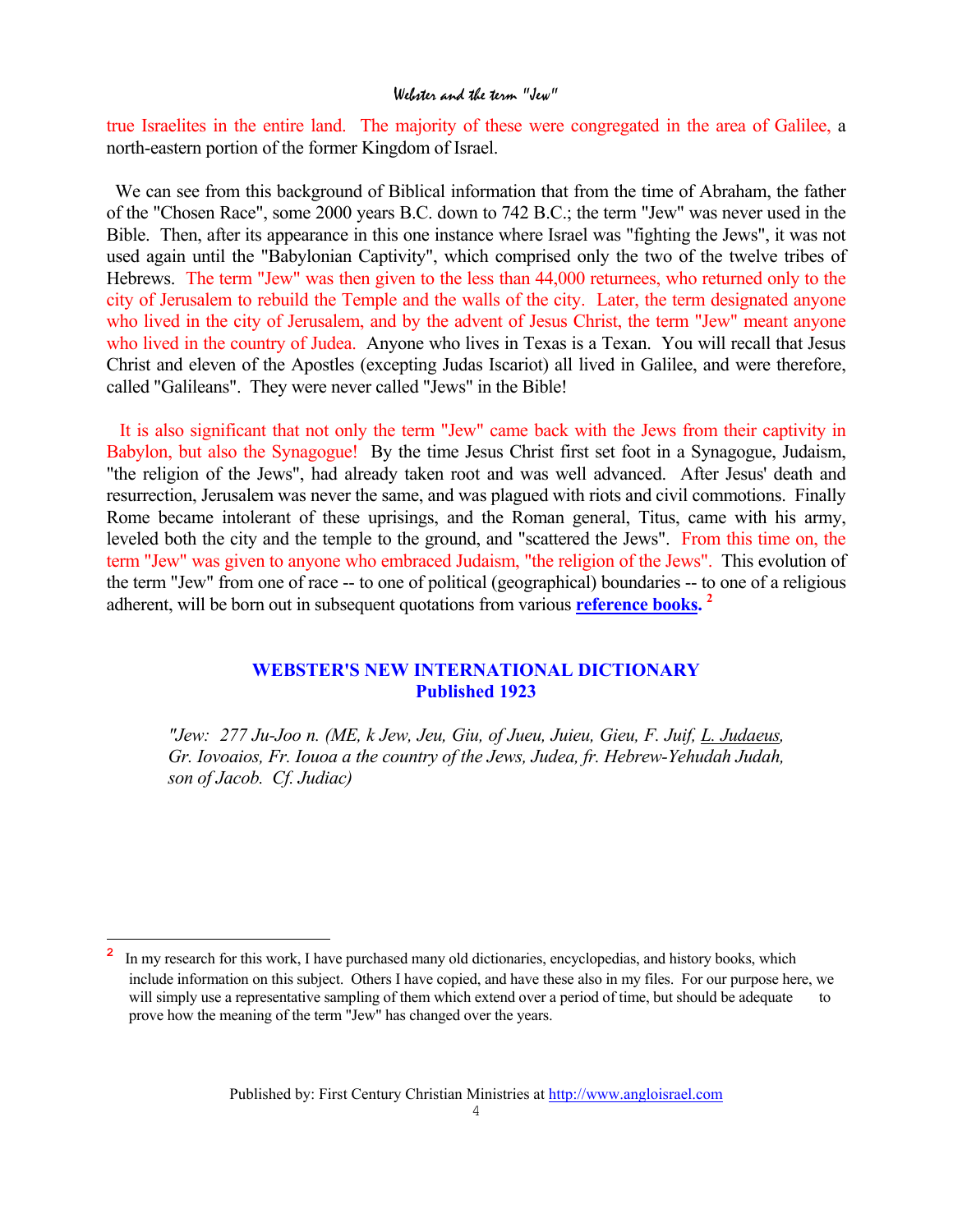*"Orig. [3](#page-4-0) one belonging to the tribe or the kingdom of Judah; after the return from the Babylonish captivity, any member of the Hebrew state; hence any member of the Hebrew race of people, or anyone whose religion is Judaism [4](#page-4-1) The Jews of today do not uniformly reveal a pure Semitic type, but show evidences of intermixture in the various countries where they dwell. As a rule they are shorter than the native populations and especially in northern Europe, more brunette. They are characteristically distinguished mainly by their features, especially by the turn of the nostrils, and a peculiar cast of the eyes and eyebrows.* 

*"The Jews are not a race, but only a people, after all. In their faces we read its confirmation; while in respect of their other traits we are convinced that such individuality as they possess, by no means inconsiderable--is of their own making from one generation to the next, rather than a product of unprecedented purity of physical descent. W. Z. Ripley"*

As you can see, this is a rather lengthy description of the term "Jew", and you will notice that much of what is said here (which covers the entire spectrum) will diminish in subsequent accounts. This account gives the following:

- 1. Originally a member of the tribe of Judah;
- 2. Member of the Kingdom of Judah;
- 3. Any member of the Hebrew race, or people;
- 4. Anyone whose religion is Judaism.

In addition to these definitions, it tells us the following about this people:

1. The "Jews" show evidence of intermixture, (race-mixing) with the people in the countries with whom they dwell.

2. Physically, they are shorter, dark headed, with distinctive eyebrows, eyes, and nostrils.

3. They are not a race!

Incidentally, this is about all that we intend saying about the subject in this work. We simply want to show that preachers and Sunday school teachers who teach that Abraham and Moses, etc., are Jews, when the Bible calls them Hebrews, are not intellectually honest. You can see that the term "Jew" was first (originally) given to members of the tribe of Judah. Well, Judah was Abraham's grandson, and thus it was impossible for Abraham to have been born a member of his grandson's tribe. Likewise, Moses was not a Jew from the tribe of Judah, and he never set foot in the "Promised Land"; therefore, he cannot possibly be called a "Jew" -- **and the Bible never called him one either**.

 $\overline{\phantom{0}}$ 

<span id="page-4-0"></span>**<sup>3</sup>** Originally.

<span id="page-4-1"></span><sup>&</sup>lt;sup>4</sup> Underlining in this chapter and book is the Author's for inference and attention.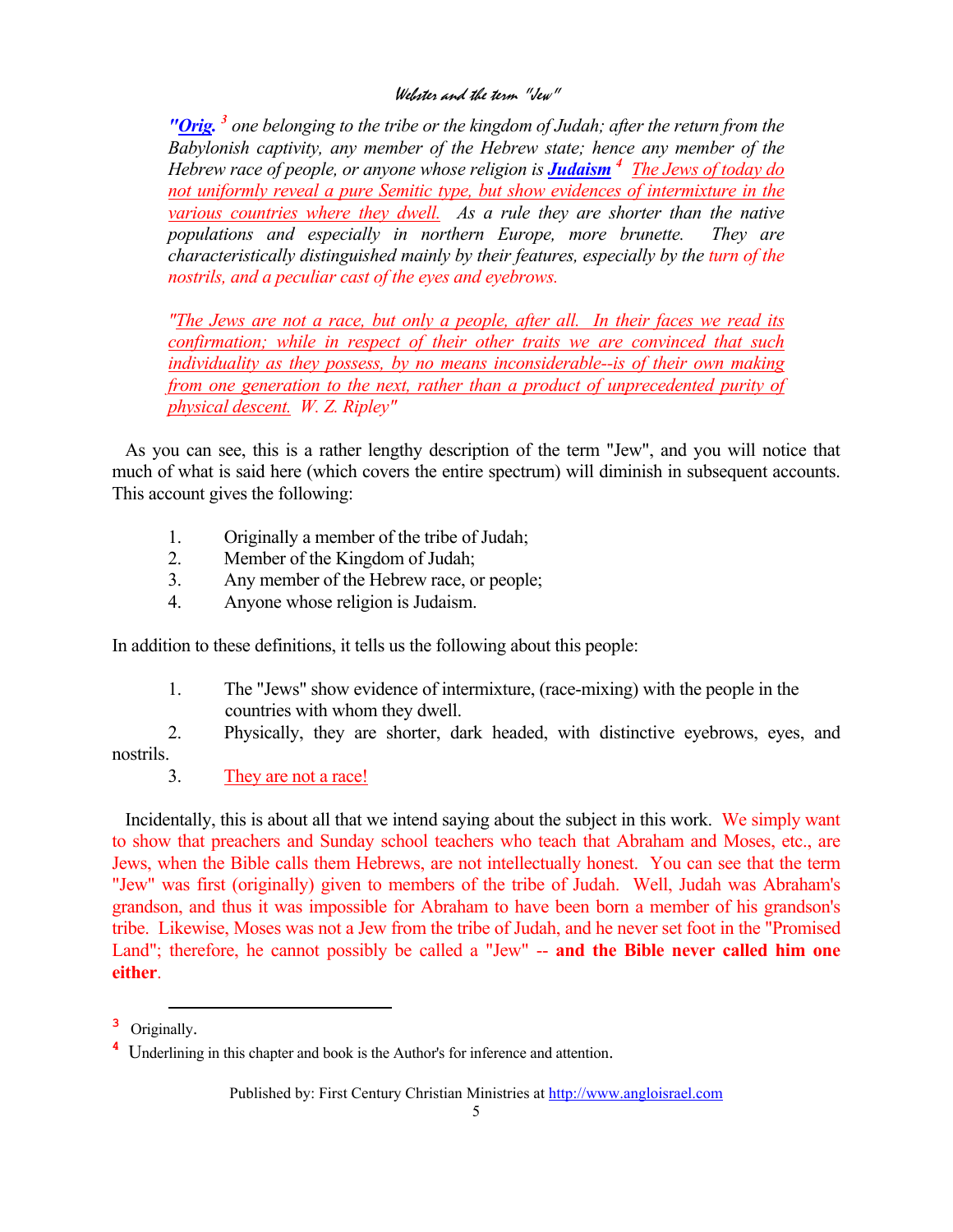## **THE MODERN ENCYCLOPEDIA: (A DICTIONARY OF UNIVERSAL KNOWLEDGE) By Sir J. A. Hammerton . . . London (circa 1925)**

*"JEW: Men of Judah, or of Judea. In the Bible itself (Esther 2,5) Jew signified an adherent of Judaism. These two connotations of Jew -- the one racial, and the other religious -- have persisted into modern times."*

This account gives basically the same definition as the one above, and in the proper order. One racial, then by citizenship, then by religion. However, this account is very significant in that it tells us the Bible itself, in the book of Esther, records people other than Hebrews or members of the tribe of Judah, who became "Jews" by converting to Judaism, "the religion of the Jews". The Book of Esther was written in 521 B.C. after the Babylonian captivity. It covered events which transpired during the time that the tribes of Judah and Benjamin were under the rule of Ahasuerus, the King of Persia. This is also the era mentioned above, that saw the greatest promulgation of the term "Jew", and it was these Persians who embraced Judaism "for fear of the Jews", as recorded in the book of Esther.

## **HOLY BIBLE: KJV (THE LIGHT OF THE WORLD EDITION) 1954**

In the back of the Bible is found a section called the "condensed Bible Commentary". In it, we find the following:

#### *"What is the origin of the name, 'Jew'?"*

*ANSWER: The appellation "Jew" is derived from the patriarch Judah, and was originally applied to all members of that tribe and also subjects of the separate Kingdom of Judah, in contradistinction to the seceding ten tribes, who retained the name of Israelites. During the captivity and ever since, the term "jew" seems to have applied indiscriminately to the whole race."*

This definition confirms the one previously stated, that the term "Jew" related to a person who lived in Judah; but it also revealed that it was a distinction of the Tribe of Judah from the other tribes, who were called ISRAELITES. It also stated that the term has now been "applied indiscriminately to the whole race". This is absolutely correct; and it is this reason that this work exists.

## **YOUNG'S ANALYTICAL CONCORDANCE TO THE BIBLE 1970**

*"JEWS: A descendant of Judah, in later times also an Israelite. Strictly speaking,*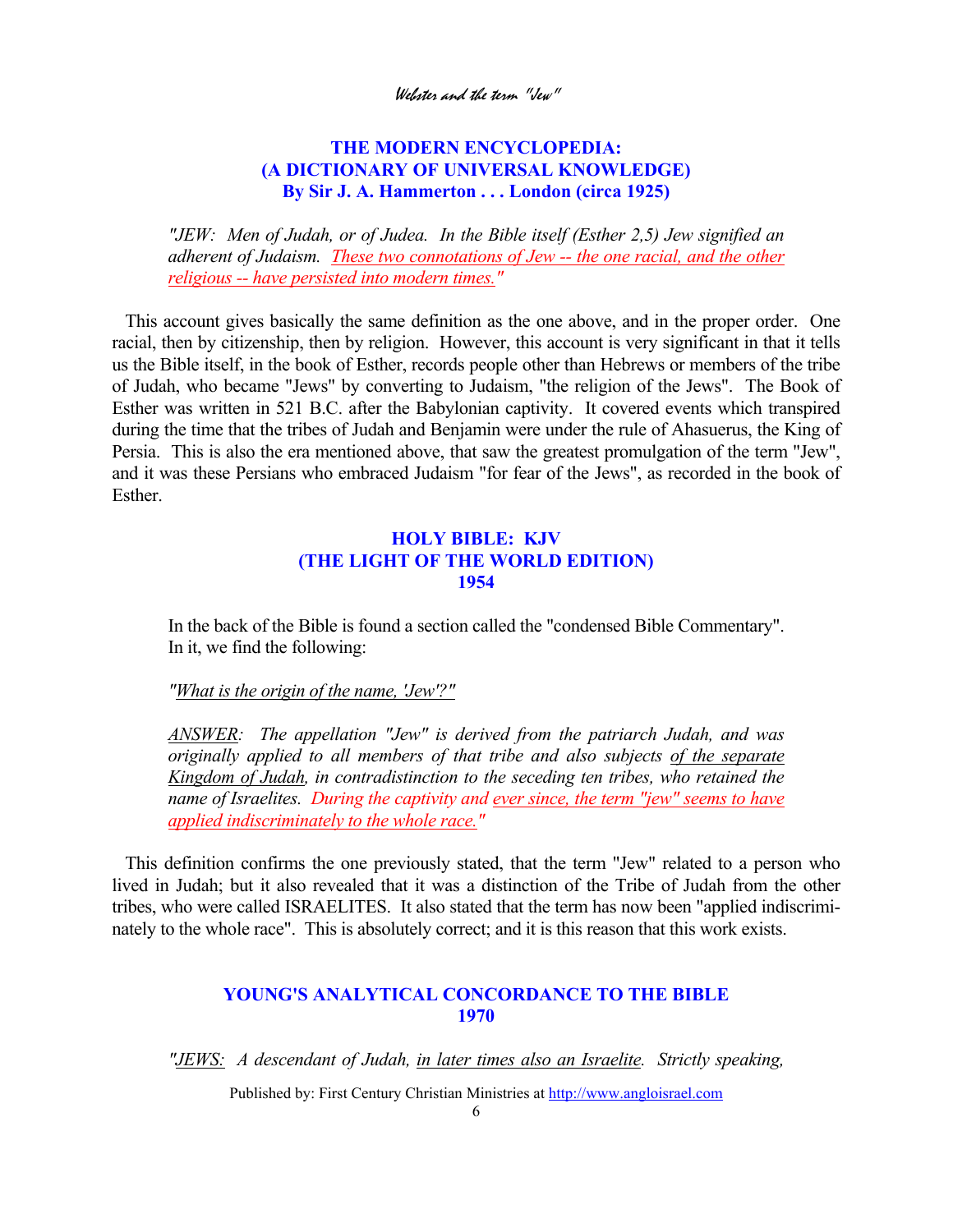*the name is appropriate only to the subjects of the kingdom of the two tribes, (Judah and Benjamin) after the separation of the ten tribes, B.C. 975."*

We have underlined "in later times . . ." It does not mean Biblical times, as Israelites were never Jews in the Bible, nor called such. This is a much later practice of applying the term "Israelite" to anyone who embraces Judaism, and is called a "Jew". Shortly, you will see from their own reference books how this came about. We see that in this reference book the term "Jew" means:

- 1. A descendant of Judah. (All others confirm this.)
- 2. Subjects of the kingdom of the two tribes, Judah and Benjamin.
- 3. In later times, also an Israelite.
- 4. The term "Jew" is used to separate Jews from Israelites!

Number 2 above, states that the term "Jew" was applied to all subjects of the Kingdom of Judah. This, of course, means residents. People who lived within the confines of that kingdom, or state. It was later called Judea at the time of Christ.

## **THE AMERICAN HERITAGE DICTIONARY OF THE ENGLISH LANGUAGE HOUGHTON MIFFLIN CO. BOSTON, 1971**

*"JEW: 1. An adherent of Judaism.* 

i<br>Li

*2. A descendant of the Hebrew people. adj. Jewish-considered offensive. Jew down. The best in bargaining by haggling of shrewd practices. An offensive expression, used derogatorily. (Middle English GIW, JU... from Old French: GIU, JUIU, from latin Judaeus [5](#page-6-0) from Greek IOUDAIUS, from Aramaic YEHUDAY, and Hebrew, YEHUDI...after the Tribe of Yahudah, Judah.)"* 

This reference to the term "Jew" is highly significant in that we now find the formerly preferred Number 3 definition has moved into the Number 1 position, making the original, and true definition of the term the least preferred -- or used! It also shows that in spite of all efforts to eliminate it for the past two hundred years, (more about this later) the term still carries a derogatory connotation. However, in this same year, we find Webster's still clinging to what we have shown previously as the historic meaning of the term "Jew".

> **WEBSTER'S NEW INTERNATIONAL DICTIONARY Published by G. & C. Merriam Co., 1971**

*"JEW: Yehudah-Judah, Jewish kingdom Southern Palestine after Yehudah Judah, 4th son of Jacob an ancestor of the Judahites.* 

<span id="page-6-0"></span><sup>&</sup>lt;sup>5</sup> **Smith's Bible Dictionary** states that the English word "Jew" was from the Latin Judaeus, which simply means a resident of Judea.

Published by: First Century Christian Ministries at http://www.angloisrael.com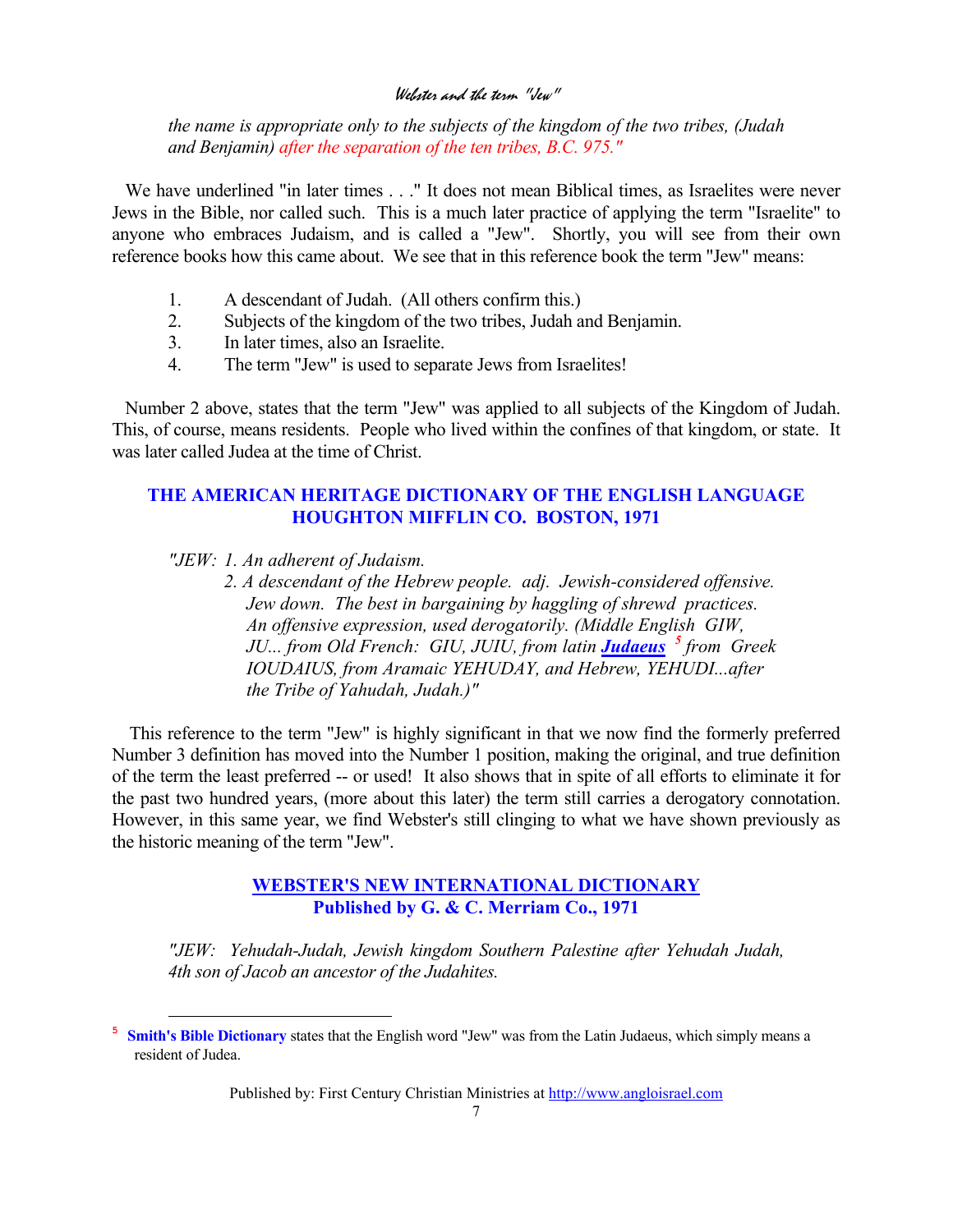- *1. a.) Judahite, b.) Israelite.*
- *2. A member of the nation existing in Palestine from the 6th century B.C. to the 1st century A.D., within which the elements of Judaism largely developed.*
- *3. A person belonging to the world-wide group constituting a continuation through descent, or conversion of the Jewish people, and characterized by a sense of community: one whose religion is Judaism, see: Ashkenazi- Sephardi.*
- *4. A person believed to drive a hard bargain.*

*"ASHKENAZI: A member of one of the two great divisions of Jews comprising the eastern European Yiddish-speaking Jews -- compare Sephardi.* 

*"SEPHARDI: Region, probably in northern Asia Minor where Jews were once held in captivity. A member of the occidental [6](#page-7-0) branch of European Jews early settling in Spain."*

Other than the traditional definitions of the term "Jew", two new elements are introduced. Of the definitions of the term "Jew" above, number two is perhaps the most important evolution of the term thus far. This definition tells us that the term no longer has a racial connotation; but has taken on a geographical (political) meaning. It states that a Jew is any "member of the nation (Judea) existing in Palestine from the 6th century B.C. to the 1st century A.D.". This, of course, verifies what we have previously told you, and that is the term "Jew" principally came into usage after the Babylonian Captivity -- 585 B.C. We further stated that it was from this period of time, down to the time that Jesus Christ walked the streets of Jerusalem, that the term "Jew" evolved into nothing more than the designation of a person who lived in the country of Judea. We know this because the Bible tells us so. Because we know also that the people who lived in Galilee were called "Galileans", the people who lived in Moab were called "Moabites", and the people who lived in Egypt were called "Egyptians".

Secondly, terms are given for a division of world Jewry. These are two distinct groups of people. The term "Jew" no longer applies only to:

- a.) a member of the tribe of Judah,
- b.) members of the tribes of Judah and Benjamin,
- c.) a resident of the kingdom of Judah (Judea),
- d.) any person descended from the Hebrews,
- e.) any person thought to have descended from the Hebrews,
- f.) any adherent to the religion of Judaism; but now we find that there are

i<br>Li

<span id="page-7-0"></span><sup>6</sup> Webster's New World Dictionary - 1968 College Edition.

 <sup>&</sup>quot;OCCIDENTAL: 1. western, 2. of the Occident, its people, or their culture-Western, a native of the Occident, or a member of a people native to that region."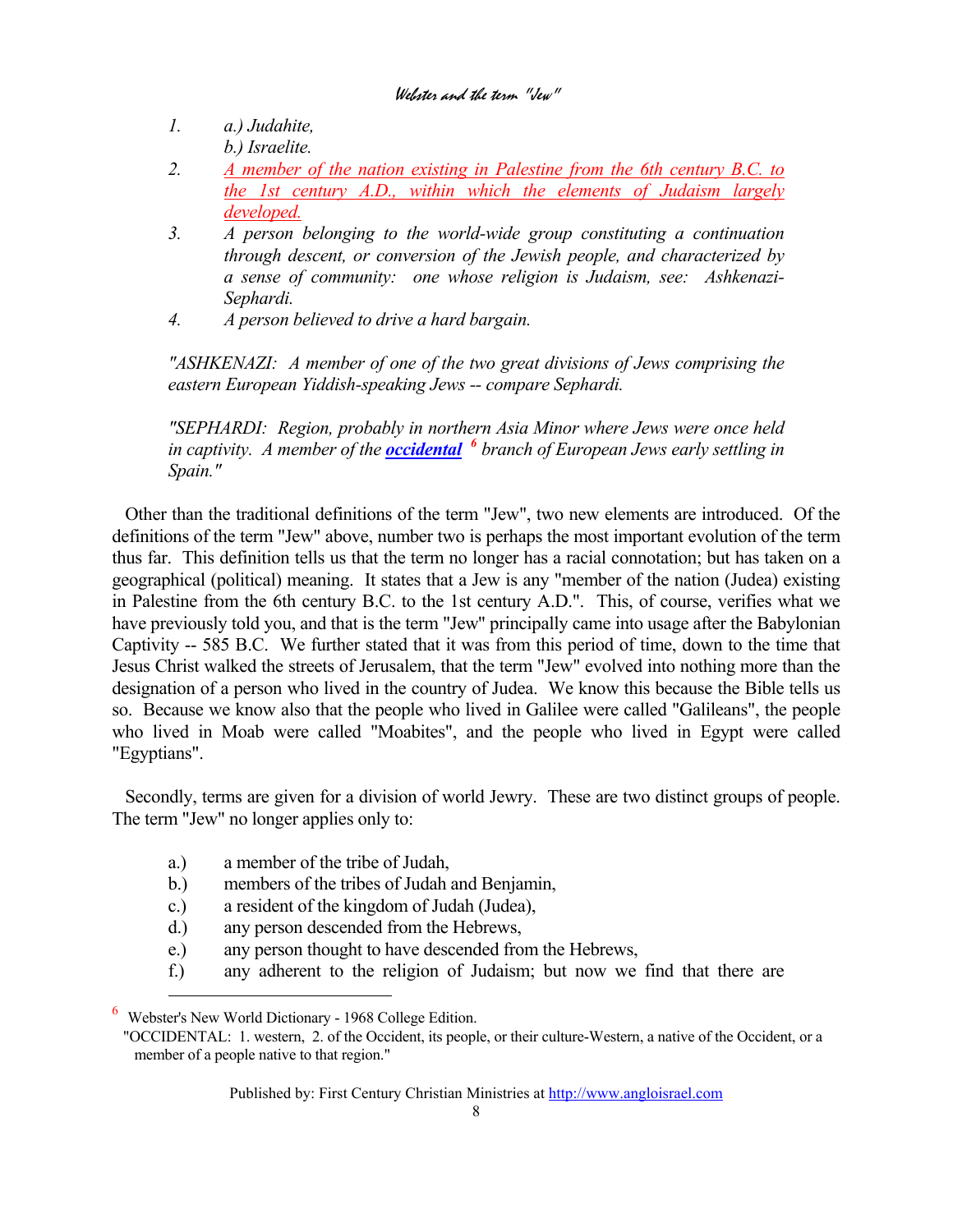two distinct groups of this already hodge-podge of people.

 For the racial characteristics of these two divisions of Jewry, their complete historical background, see **The Thirteenth Tribe**, published by Random House in 1976, and written by Arthur Koestler, a highly acclaimed European Jewish author. The book proves without question, that the Ashkenazi Jews, which comprise all but some 500,000 Jews worldwide, cannot trace their ancestry earlier than the 7th century, and absolutely not to any of the twelve tribes of Israel. (Hence the title, **The Thirteenth Tribe**.)

## **WEBSTER'S NEW COLLEGIATE DICTIONARY Copyright, 1973**

*"JEW: Heb-Yehudhi, Yehudah-Judah, Jewish kingdom.* 

- *1. a. A Member of the tribe of Judah.* 
	- *b. Israelite.*
- *2. A member of a nation existing in Palestine from 6th century B.C. to 1st century A. D.*
- *3. A person belonging to a continuation through descent or conversion, of the ancient Jewish people.*
- *4. One whose religion is Jewish."*

Now we are beginning to see even more confusion being added to the already completely meaningless term "Jew". Whereas previously, one of the definitions given was "a person descended, or was thought to have descended, from the Hebrews" (Israelites); we now see that it is merely a person who "descended from the ancient Jewish people." Or, more confusing still, "one whose religion is Jewish". Not Judaism -- but simply Jewish!

## **BICENTENNIAL KJV HOLY BIBLE Regency House, 1976**

*"JEW: The Bible provides definitions: 1. The members of the State of Judah. Neh 1:1-2, Jer 32:12, 40:11.* 

*"The term is now highly fluid. It covers religion and birth, religion only, or birth only."*

We can see from the above definition of the term "Jew" that by 1976 it means whatever you desire it to mean. This is fine except it can't be equated with the terms "Israel" or "Hebrew" since they are racial terms for the twelve tribes of Jacob (Israel). "Highly fluid", then, is very appropriate for the term "Jew", and as you will learn later from their own sources, the Jews like it this way!

## **THE UNIVERSAL STANDARD ENCYCLOPEDIA Printed USA, 1955**

*"JEWS: The word itself stems from the Hebrew Yehudi, originally meaning a*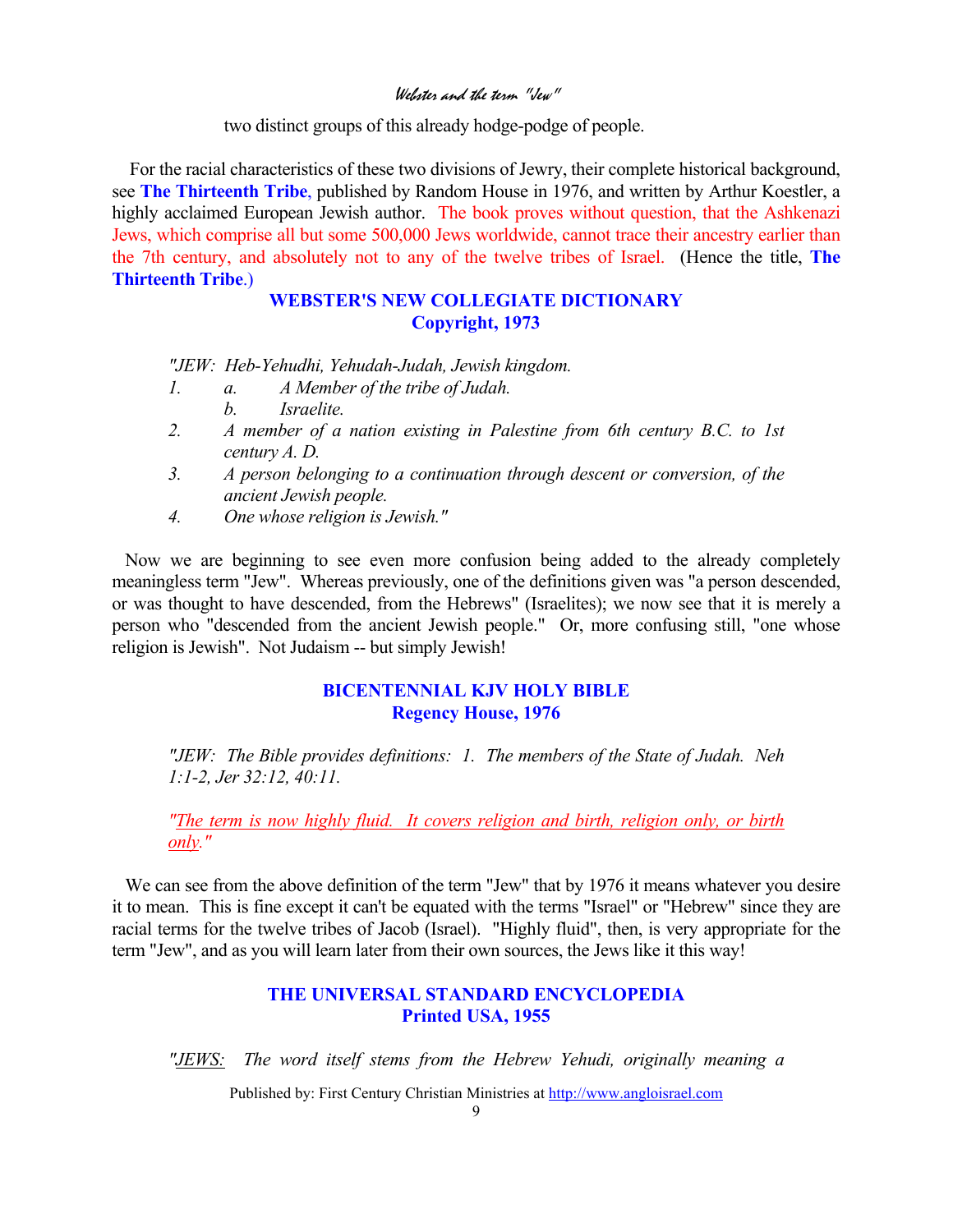*member of the Hebrew tribe of Judah and later, as Judea, applied to the Jewish state: the English word "Jew" is derived directly from the Latin Judaeus, meaning an inhabitant of Judea. Modern Jews are members of a separate ethnic community or fellowship rather than of a race . . ."*

This reference is of signal importance. In addition to showing us that the term "Jew" was originally racial (member of the tribe of Judah) it states that the word "Jew" is an English translation of the Latin word "Judaeus", which means an inhabitant (resident) of Judea. THEREFORE, EACH TIME YOU READ THE WORD "JEW" IN THE NEW TESTAMENT, IT SIMPLY MEANS A PERSON WHO LIVED IN THE COUNTRY OF JUDEA -- THE SOUTHERN PORTION OF PALESTINE. This is all that the term "Jew" means -- A JUDEAN. Tell me now, how did this English word "Jew" come to mean Hebrew? The Children of Israel? The Chosen? More about this later, however, you may find it of interest at this point to know that a Jewish reference book from which I will later quote, states that the term "Jew" did not come into existence until the year 1000 A.D. I have yet another reference that says the term "Jew" was not in existence at the time of the original King James Translation of the Holy Scriptures, and was not used in that edition. At present, I am trying to find and purchase one of these Bibles. (I have since purchased a commemorative edition of the 1611 A.D. K.J.V. Bible.)

## **SMITH'S BIBLE DICTIONARY By: William Smith, LL.D. Fleming H. Revell Company, Pub.1970**

*"JEW: The name was properly given to a member of the Kingdom of Judah, after the separation of the Ten Tribes. The term first makes its appearance just before the captivity of the Ten Tribes, (II Kings 16:6). After the return (Babylonian Captivity) the word received a larger application. Partly from the predominance of the members of the old Kingdom of Judah among those who returned to Palestine, partly from the identification of Judah with the religious ideas and hopes of the people. All the members of the new state were called "Jews". (Judeans) and the name was extended* 

*to the remnant of the race scattered throughout the nations. (Dan 3:8, 12; Ezra 4:12, 23, etc...) Under the name of "Judeans", the people of Israel were known to classical writers (Tac. H.v.2, etc.) The force of the title "Jew" is seen particularly in the gospel of St. John, who very rarely uses any other term to describe the opponents of our LORD. The name indeed, at the close of the apostle's life, came to be the true antithesis of Christianity, as describing the limited and definite form of a national religion; but an earlier stage of progress of the faith, it was contrasted with Greek as implying an outward covenant with GOD (Rom. 1:16; 2:9-10; Col 3:11, etc.) which was correlative of Hellenist (HELLENISTS), and marked a division of language subsisting within the entire body, and at the same time less expressive than Israelite, which brought with special clearness the privileges and hopes of the children of Jacob. (II Cor 11:22; John 1:47; etc.)"*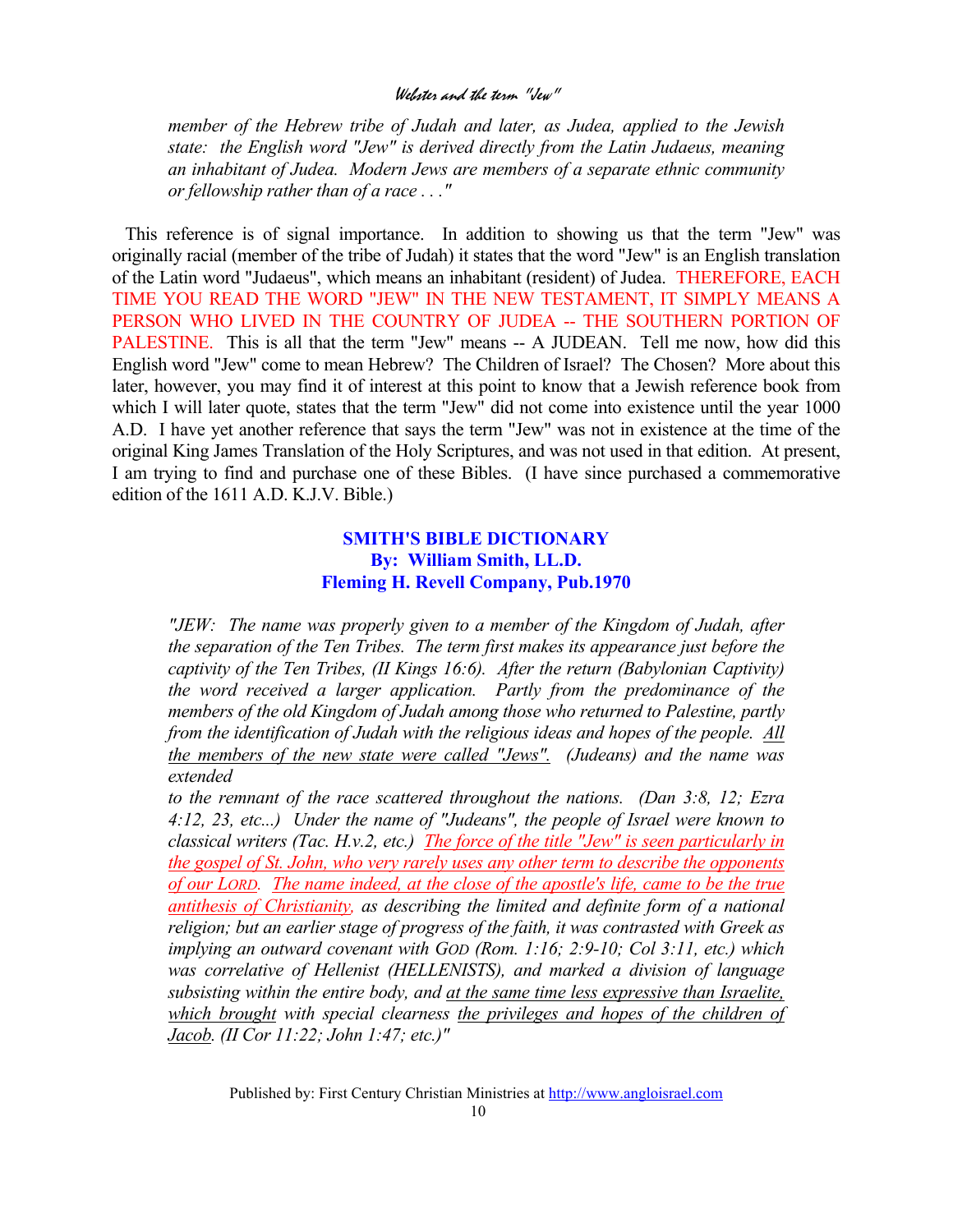Whereas, this definition is somewhat lengthy, it is very informative as to the true meaning of the term "Jew". The first sentence states that it was "properly given to a member of the Kingdom of Judea". This confirms the statement given above in the Universal Standard Encyclopedia, that the "English word 'Jew' is from the Latin Judaeus, meaning an INHABITANT OF JUDEA". This is all that the term "Jew" meant at the time of Jesus Christ and when the subsequent New Testament was written. It also states that the term "Jew" came into existence after the "separation of the Ten Tribes". It is used first in II Kings 16:6 shortly before the captivity of the Ten Tribes. As you can see, it was never given to the Ten Tribes of Israelites. It was given to "all members of the new state" (Kingdom of Judah-Judea). We see, too, that the term "Jew" as an antonym for the term "Christianity", and the Apostle John used it almost entirely to designate the enemies of Christ. It says too, that the majority of those returning from Babylon were of the tribe of JUDAH. The Ten Tribes, which were taken into Assyrian Captivity and never returned to the Promised Land, never were called Jews because, as we see above, the name was first used for the tribe of Judah shortly before the Ten Tribes were taken captive. The Ten Tribes are always referred to in the Bible as the "Children of Israel", the "Israelites", "Jacob's Children", "Hebrews", or the "Ten Lost Tribes of Israel"; but again, never are they called "Jews".

## **DICTIONARY OF THE BIBLE By: John L. McKenzie, Society of Joseph McMillian Press, 1965**

*"JEW: A resident of Judea - - The term Jew, used by the Apostle Paul to designate Christians who were Jews by birth -- Galatians 2:13-15."*

Folks, now we add an entirely new ingredient to the term "Jew", The Apostle Paul, who is credited with writing most of the New Testament, used the term "Jew" when referring to Christians who were "Jews" by birth. Please note that if they were "Jew by birth" they were undoubtedly Hebrews from the tribe of Judah or Benjamin. The Hebrews were given "ears to hear", and the proselyted "Jews" were not. THEY DID NOT BELIEVE IN CHRIST THEN, NOR DO THEY BELIEVE IN HIM NOW. THEY WERE, THEN AND NOW, ACCORDING TO THE BIBLE, THE "ENEMIES OF CHRIST". (See chapter by this title.) Therefore, we learn that many of the people referred to as "Jews", especially in Paul's writings, were Christians. Now, however, since the term "Jew" carries a religious meaning almost entirely, when a "Jew" is converted to Christianity he is no longer a Jew. He is simply a Christian! It would be wrong to refer to him as a Christian Hebrew, or a Hebrew Christian since we certainly have shown by now that the term "Jew" is practically meaningless.

#### **SECULAR AND BIBLICAL DEFINITIONS OF THE TERM, "JEW"**

We are recapping, for your perusal, the definitions given thus far of the term "Jew". We are certain that you may be, as most are, as confused as we are as to the exact meaning of the word. And that hereinafter you must wonder how a preacher can continue to make statements such as, "The Jews did this" or "the Jews did that", without wondering just who he is taking about! Were they early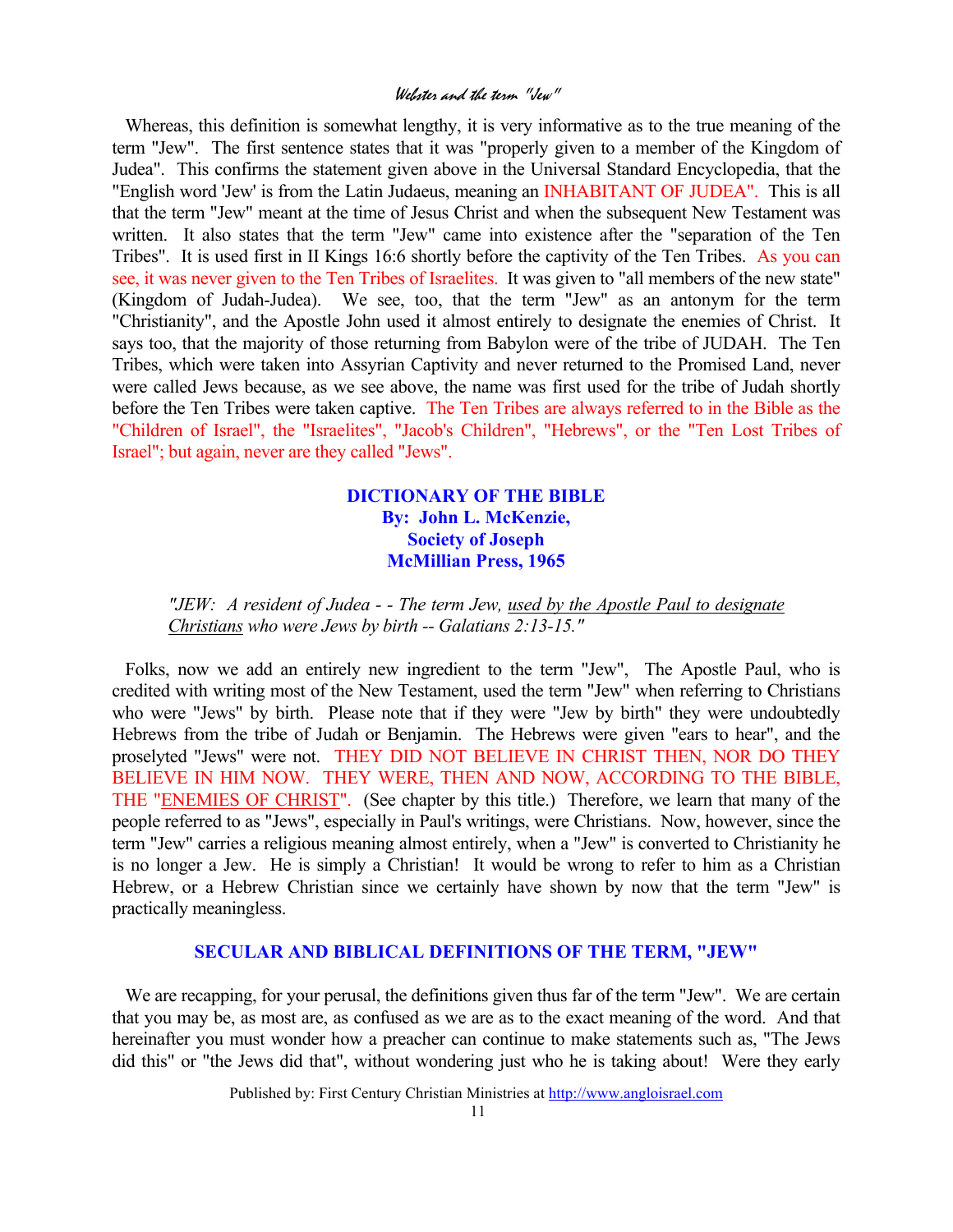Christians? Were they members of the Tribe of Judah? Were they simply residents of Judah (Judea)? Were they converted Moabites or converted Roman soldiers? Ask him whom he is referring to. If he states that he is referring to the Hebrews -- the Chosen; then ask him how he can make this statement when the term "Jew" used in the Bible is an English word translated from the Latin word "Judaeus", which meant residents of Judea.

We have learned thus far the following definitions of the term, "Jew":

- 1. Used as Christians who were "Jews" by birth, but converted;
- 2. A member of the tribe of Judah;
- 3. A descendant of the Hebrew people;
- 4. A member of either the tribe of Judah, or the tribe of Benjamin;
- 5. An adherent to the religion of Judaism;
- 6. Anyone living in Judea;
- 7. Anyone regarded to have descended from the "Ancient Hebrews";
- 8. An inhabitant of the State of Judah;
- 9. A convert to Judaism;
- 10. A person who is an extortionate usurer;
- 11. A driver of hard bargains;
- 12. One whose religion is "Jewish";
- 13. A person belonging to a continuation, through descent or conversion, of the ancient Jewish people.

Yes, I would say that the term "Jew" is rather fluid, wouldn't you? However, this is not the complete story. We have seen what the various reference books have given as a definition of the term "Jew", and we certainly all know the "religious establishment" considers them to be the ancient Hebrews, the Children of Israel, the Chosen race of GOD, chosen from the "foundations of the earth" to be "GOD's glory", His witnesses to the other nations (people) for all times. It is appropriate at this time to consider what the Jews think about themselves. In other words, what do they consider a "Jew" to be? In so doing, we will find that there are several definitions to be added to the already confusing list above!

In our downtown library, I found a set of THE ENCYCLOPEDIA JUDAICA or a history of the Jews.

#### **THE ENCYCLOPEDIA JUDAICA**

#### *"JEW: (Hebrew-Yehudi)*

Published by: First Century Christian Ministries at http://www.angloisrael.com *"Semantics. The word "Jew" passed into the English Language from the Greek (Ioudiaos) by way of the Latin 'Judaeus', and is found in early English (from about the year 1000) in a variety of forms: Iudea, Gyu, Giu, Iuu, Iuw. Iew which developed into "Jew", therefore, is ultimately traced to the Hebrew Yehudi, a term which originally applied to members of the tribe of Judah, the patriarch, Jacob. The term was also used for those who dwelt in the area of the tribe of Judah and thus later during the seven years that David reigned in Hebron, his territory was called the Kingdom of Judah (II Sam 5:5). Later still, with the split of the kingdom during*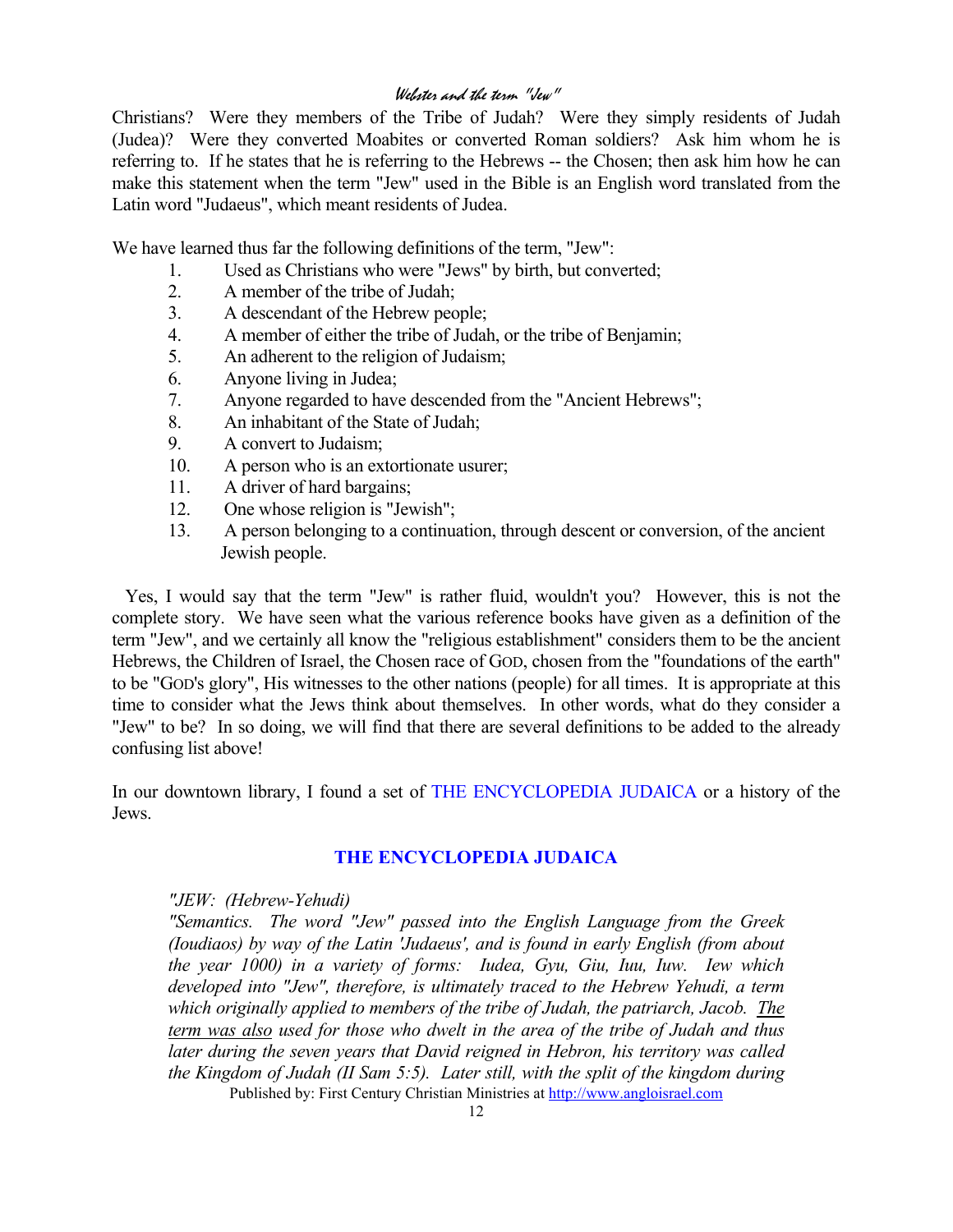*the reign of Rehoboam, the Northern Kingdom was called Israel and the Southern was called Judah, although it also encompassed the territory of the tribe of Benjamin (I Kings 12:16-21). From that time on, the term "Yehudi" applied to all residents of the Southern Kingdom, irrespective of their tribal status. After the destruction of Israel (Ten Tribes into Assyrian Captivity) only Judah remained, and the term "Yehudi", or "Jew", then lost its specific connection with the Southern Kingdom. This is strikingly illustrated in Esther 2:5, 5:13, where Mordecai, although belonging to the tribe of Benjamin is called Yehudi. This term was also utilized at that time for the Jewish religion since it is related that after Haman's downfall, many from among the people of the land converted to Judaism (mityahadim, Esther 8:17). The term "Jew" connoted by this time a religious, political, and national entity, without differentiation between these categories. "Jew", however, was mainly used outside the land of Israel (not Israel -- Judea) by Jews and non-Jews and in languages other than Hebrew. Thus Nehemiah, who was an official at the Persian court, refers to "Jews" in his personal "diary", and the Book of Esther (see above) was almost certainly written by someone close to court circles. From the Persian and Aramaic the word passed into Greek and from there into Latin. However, while the name "Jew" became common usage outside the land of Israel, Judea [7](#page-12-0) the Hebrewspeaking Jews within the land were particular to call themselves "Israel" (Yisrael: "Israelites")."*

**[It seems that this was a deliberate reaction parallel to the general intensification of ancient religious and literary values and aimed at strengthening the identification with the nation's early history. [8](#page-12-1) ]**

*"Thus Ezra, as opposed to Nehemiah, uses the name Israel throughout and even in the Aramaic letter given to him by the Persian king. From that period on, the name 'Israel' is used in Hebrew (Jewish) literature: in the Hebrew (Jewish) books of the Apocrypha (Judith [9](#page-12-2) Tobit, I Maccabees, etc.); in the Judean Desert Scrolls; in the Mishna and the Hebrew (Jewish) parts of the Talmud; and on the coins of the 70 C.E. revolt and of that of Bar Kikhba ('the redemption of Israel'; 'the freedom of Israel'). Exceptions such as 'Prince of the Jews' on the copper column erected on Mt. Zion in honor of Simeon the Maccabee (I14:47, also 37 and 40) and 'Group of the 'Jews'' on the coins of his son Hohanan, are to be explained by the political*  designation, Judea, by which the gentile world knew the limited territory of the

i

<span id="page-12-0"></span>**<sup>7</sup>** Author's inclusions: Judea was never called Israel in the Bible. This is the writer taking license--by doing so, a "resident" of "Israel" becomes an Israelite.

<span id="page-12-1"></span>**<sup>8</sup>** Author's inclusions and emphasis. (This is in the quotation of the **Encyclopedia Judaica).**

<span id="page-12-2"></span>**<sup>9</sup>** These are all non-Biblical, non-Hebrew, Jewish events of A.D. origin. Judea was never called Israel in the Bible.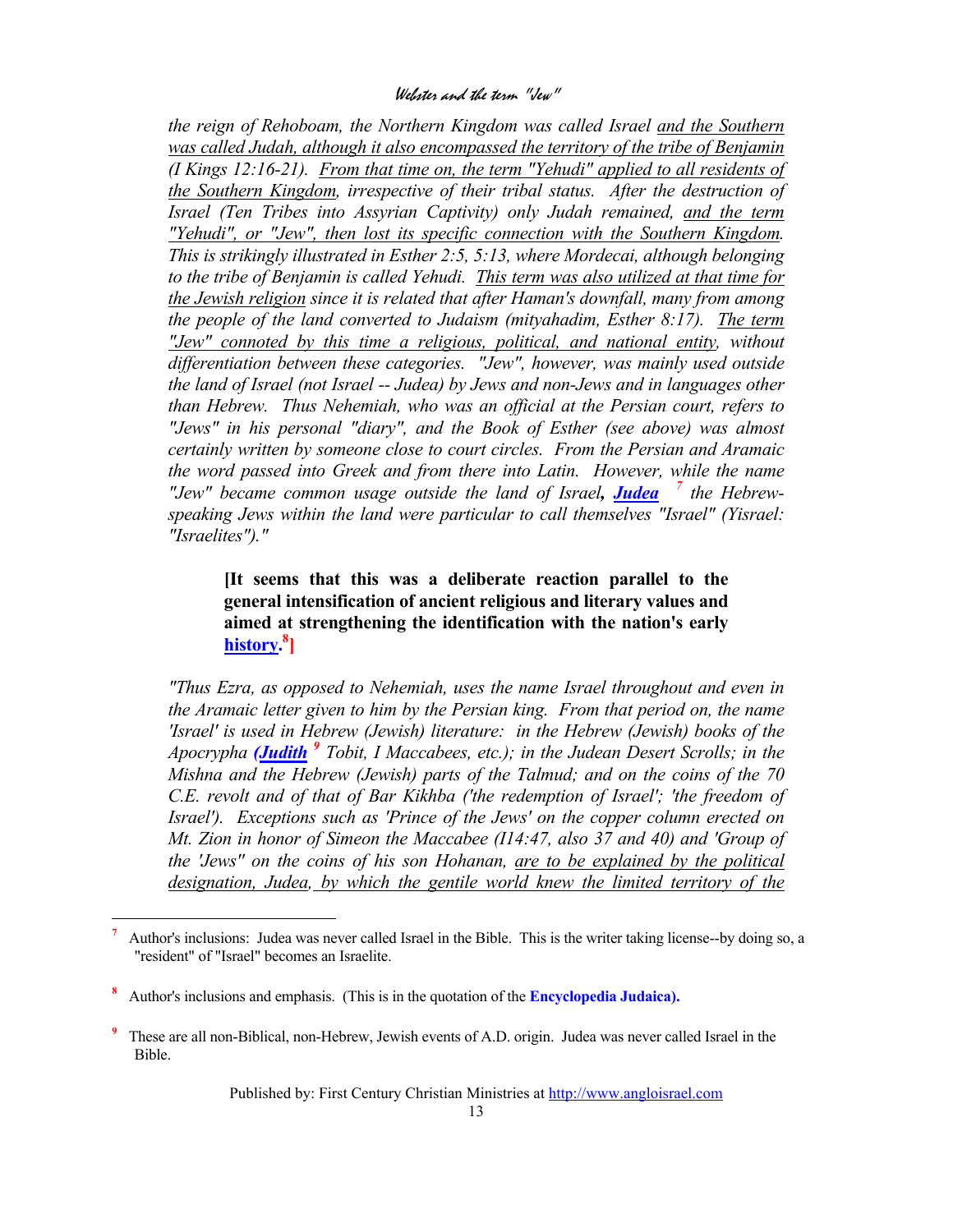*Jewish State. When, indeed, that territory was enlarged the name <i>'Land of Israel'*<br><sup>*[10](#page-13-0)*</sup> came once more into use. This difference in usage is strikingly illustrated in the *Gospels: the Jews are recorded as having referred (mockingly) to Jesus as 'King of Israel', whereas the Roman, Pilate, and his soldiers refer to Him -- both verbally and*  in writing -- as 'King of the Jews' (Mark 15:32, 2, 9, 18, 26). For Christians, the *word 'Judaeus' was conflated with the name of the villain of the gospel story, Judas Iscariot, who was considered the typical Jew. Judas was linked with the devil (Luke 33:3), and the result was an evil triangle of the devil-Jew-Judas. This relationship helped to establish the pejorative meaning of the word 'Jew' in popular usage. The noun could mean 'extortionate usurer, driver of hard bargains', to overreach.* 

*"Many attempts to root out these derogatory meanings by having the dictionary definitions revised have been made in the United States, England, and Europe; but have, however, met with little success, [11](#page-13-1) since the problem is not one of ill-will on the part of the lexicographers, but rather of semantics and popular usage.*

*"In order to avoid the unwelcome associations and connotations of the word, Jews began in the 19th century to call themselves HEBREWS AND ISRAELITES (e.tg., Alliance Israelites Universelle, founded 1860). Nevertheless, these new names quickly took on the same pejorative associations as 'Jew', as scores of 19th century novels testify.* 

*"Recently there has been a gradual change in the usage of the word. The brutal murder of a great part of the Jewish people during the Holocaust [12](#page-13-2) has limited subsequent degrading usage of the term. Since the conclusion of the war, anti-Semitism is under legal scrutiny in many countries, and this covers the use of 'Jew' in the pejorative sense, along with "Yid", "Sheeny", "Ikey" and the like. (Y.M.G./Ed.)"*

Folks, you need to study this definition of the term "Jew". In it, you will find all of the ingredients necessary to straighten your mind out on just who the Jews are. In so doing, you will come to the obvious conclusion that, based upon the above, the Jews cannot possibly be the Hebrews, the Children of Israel, the Chosen of the Bible. Of course, this definition includes all of the traditional definitions of the term "Jew" which have been previously given. By now you should be able to see that the term "Jew" was first given to members of the tribe of Yehudah (Judah). This, of course, is racial. Abraham, Isaac, and Jacob's seeds are racial. They were Hebrews, the Children of Israel, the Chosen!

 $\overline{\phantom{0}}$ 

<span id="page-13-0"></span>**<sup>10</sup>** This term not used in the Bible.

<span id="page-13-1"></span>**<sup>11</sup>** This statement is incorrect. As we have seen in the evolution of the term "Jew", they have been very successful in substituting the words "Hebrew" and "Israel" for the term, "Jew".

<span id="page-13-2"></span>**<sup>12</sup>** Many believe that this is why the "Holocaust" has been continually in the news for the past forty-five years.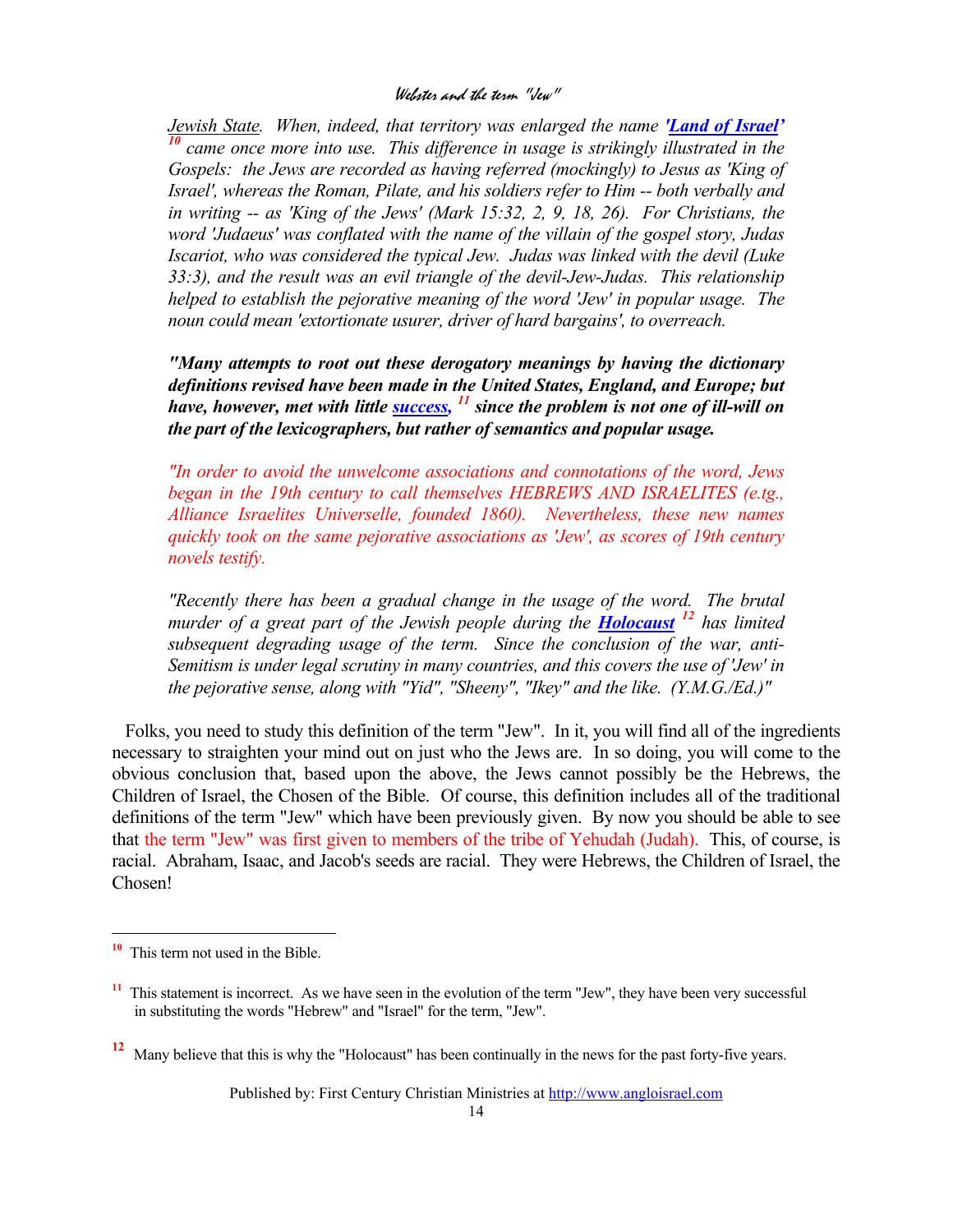Then we found that by the time of Jesus Christ, the term "Jew" was given to anyone living in the country of Judea (formerly the Kingdom of Judah). Then we learned that the term was given to anyone who embraced Judaism, the "religion of the Jews". This is the definition preferred by contemporary reference books, and the Jews themselves. This revelation alone, should convince most skeptics, or misinformed persons that a religion which embraces **Menachem Begin, Elizabeth Taylor, and Sammy Davis Jr**., cannot possibly be substituted for the Biblical term "Seed" (posterity). But this is not all.

We also found that the English word, "Jew" is a translation of the Latin word, "Judaeus" which meant absolutely nothing but a resident of Judea. Not Isaac's sons, nor Jacob's sons (Israel), just simply residents of Judah (Judea).

There are two court cases in Israel, which further strengthens the religious definition of the term, "Jew".

The following is found in **Encyclopedia Judaica.**

*"In 1968, a lieutenant commander in the Israeli Navy, Benjamin Shalit requested that his two children born of a non-Jewish mother be registered on their identity cards as Jews. When the Ministry of the Interior refused to accede to this request, Shalit petitioned the Supreme Court to order the Ministry to show cause why they should not so register the children. THE SUPREME COURT, SITTING FOR THE FIRST TIME IN ITS HISTORY IN A COMPLEMENT OF NINE JUDGES, . . . decided (on January 23, 1970; case No. H.C. 58/68) by a majority of five to four that the registrar had no right to question a statement made in good faith by the applicant but was duty bound to register what he was told . . . The decision raised a strong public protest and the law was subsequently changed to accept only those born of Jewish mothers or converted."*

Thus, within twenty-four hours after the decision in favor of Commander Shalit, the orthodox Jewish political party forced the court to rescind its decision and revert to the status quo (i.e. no definite decision on what constitutes a "Jew").

Also in the Judaica, we find the following statement:

*". . . The Supreme Court (of Israel) in the case of Oswald Rufeisen, a born Jew who converted to Catholicism and joined the Carmelite order that although in the opinion of the court the appellant might be a Jew halakically, for the purpose of the Law of Return he could not be so considered . . ." The Halakic definition of a "Jew" is thus: "A child born of Jewish parents or a convert to Judaism are considered Jews . . ." However, "A child born of a non-Jewish mother must therefore undergo ritual conversion, (religious) even though his father is Jewish".*

In the book, **Hebrew Christianity** a chapter entitled **"A Matter of Definitions",** relates the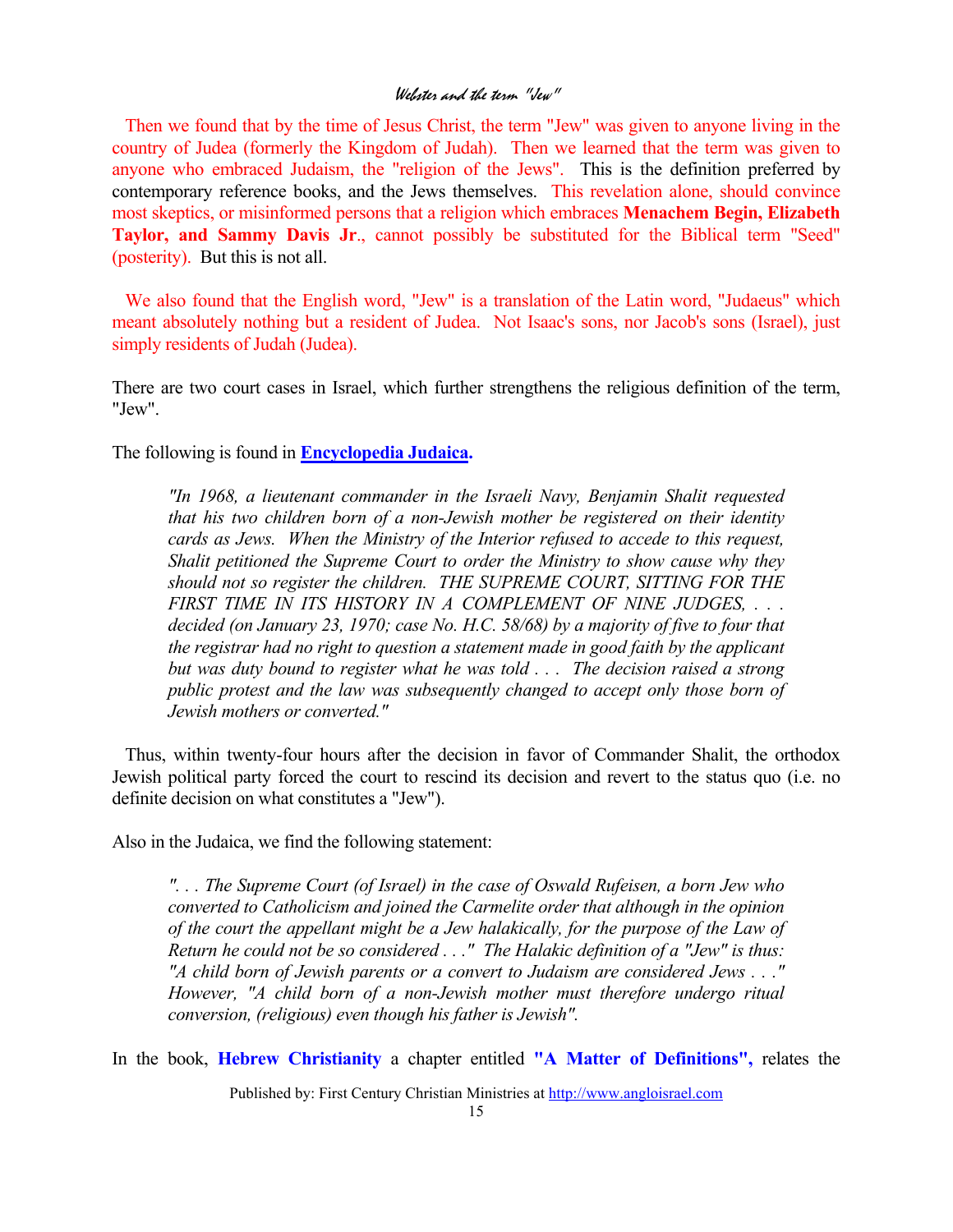following:

*As a consequence of the interest aroused by the Shalit case, a public opinion poll was held on the question. Fifteen hundred Jewish families were canvassed with the following results:* 

*"12% declared that a Jew is a person whose father or mother is Jewish or who has a Jewish spouse.* 

*"23% claimed that a Jew is a person who considers himself a Jew.* 

*"19% held that a man born to a Jewish mother or who converts to Judaism is a Jew.* 

*"13% said a Jew is one who lives in Israel or who identifies with the Jewish state.* 

*"13% stated that a Jew is one who observes the Jewish religious practices.* 

*"11% answered that a Jew is one who is raised and educated as a Jew.* 

*"9% said they could not define it.* 

*"These results were recorded in the Jerusalem Post of November 25, 1968. More could be said and other examples could be given to show the confusion in the Jewish world over definitions. But these should suffice to show that there is no uniformity or objective standard for defining Jewishness; virtually all definitions are subjective."*

To this we will say Amen and Amen!

Folks, we have now seen a comprehensive view of the evolution of the term "Jew", which has been recorded in reputable sources. Some say that the word is English and that it was not in existence prior to the tenth century A.D., others state the seventeenth century! We do know, **however, that it did not appear in the original King James Bible.** We know, according to these reputable sources, that it is a translation of the Latin word "Judaeus" which meant "an inhabitant of the country of Judea". We know, too, that an "inhabitant" can be white, black, brown, yellow, or red. Therefore, it has absolutely no racial significance at all! We learned that many of these "inhabitants" of Judea embraced Judaism, the "religion of the Jews", and that after the Dispora (dispersion of the Jews) the term, "Jew" was broadened to include "anyone whose religion was Judaism". From the above-mentioned Supreme Court cases in Israel, we know that the religious definition is still upheld as it has been for the past 2000 years.. That is why any person, regardless of race, who is converted to Judaism, is considered a "Jew". It is this ambiguousness, which was brought about by the departure from the Biblical teaching of the "Chosen" race that has caused a dilemma even in the minds of the Jewish people themselves.

As reliable as reference books are, however, they cannot speak for JEHOVAH-GOD. GOD's word,